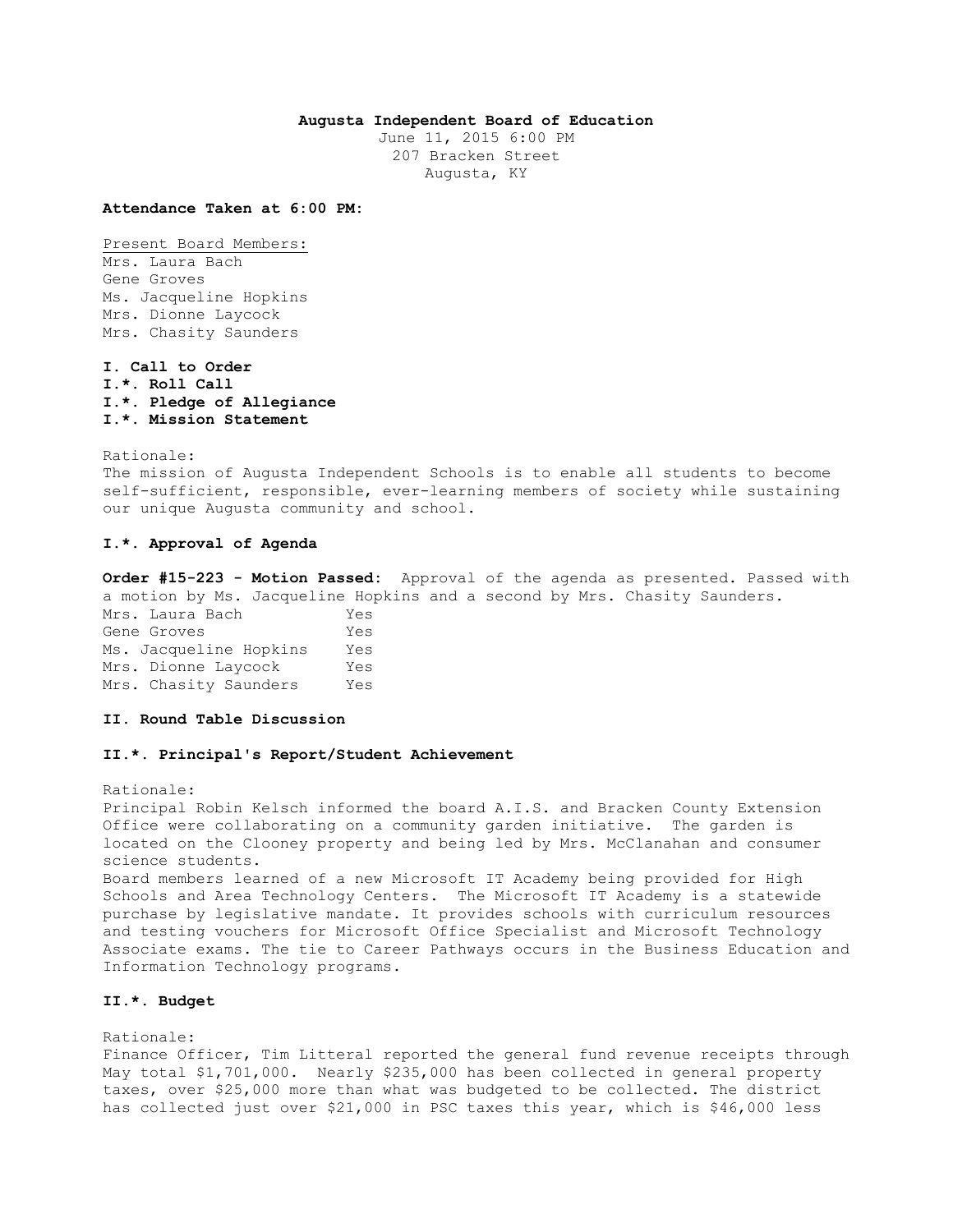than what was budgeted to collect. Motor vehicle taxes have generated over \$25,000 year-to-date, right on target with the budget. Utility taxes have generated nearly \$125,000. Tuition payments have generated more than budgeted, having collected \$17,050 with only \$15,000 budgeted. SEEK revenue is approximately \$1,185,700, with a budgeted amount of \$1,291,778. Expenditures through May were approximately \$1,508,000, which is \$106,000 less than last year. Receipts exceeded expenditures by approximately \$192,000 through May. The school budget has expended \$20,618 through May, with 65% of the budget having been used, with \$11,200 remaining in the school budget for the final month. Maintenance expenses through May were \$239,000. \$102,500 has been spent on utilities and insurance. \$9,700 has been expended on general maintenance and custodial supplies, with \$1,600 obligated. 82% of the maintenance budget has been utilized, not taking into account the playground expenses. Through the end of May, transportation costs are at \$68,700, with 70% of the transportation budget being utilized. \$42,300 has been spent on salaries and benefits. Nearly \$11,000 has been expended on fuel year-to-date, with \$8,100 being spent on repairs, parts, and bus maintenance.

All grants in the special revenue fund are on target in regards to the budget. The food service income through May was \$185,000. This year's receipts currently exceed 2014 by \$9,300. While local revenues are nearly equal to last year, (+\$680), federal reimbursements from the NSLP are currently \$8,500 more than last year. Expenditures sit at \$156,200 year-to-date, which is \$4,800 less than through this period last year. The current food service balance is \$29,100.

## **II.\*. Facilities Update**

#### Rationale:

The Energy Management Report for the April indicated a decrease in total energy consumption of 24,923 kBTU, which created a savings in energy cost of \$664. Through April-YTD, the district has used 23,492 (\$2,114) fewer kilowatt-hours (kWhs), but 1,758 (\$1,670) more CCF (hundreds of cubic feet) of natural gas, as compared to the 3-year (FY2010-FY2012) baseline averages. Therefore, April-YTD, the district has saved approximately  $$444$  ( $$2,114$  -  $$1,670$ ) in total energy dollars. The unusually colder months of November and February played a major role in the increase in natural gas consumption this year.

Superintendent McCane provided a progress update on the renovation project stating work was underway and informed board members of plans to make improvements and purchase new lockers for the boys' locker room.

Monthly Maintenance:

 Board office router replaced Repaired toilet in basement girls' restroom Changed oil and prepared lawn mower for summer Replaced light bulbs on stage for graduation Repaired urinal in library boys' restroom Repaired toilet in old nurse's office Fixed lights over bleachers in gym

### **II.\*. Approve Energy Management Partnership 2015-2016**

**Order #15-224 - Motion Passed:** Approve Energy Management Partnership for 2015- 2016. Passed with a motion by Gene Groves and a second by Mrs. Dionne Laycock. Mrs. Laura Bach Yes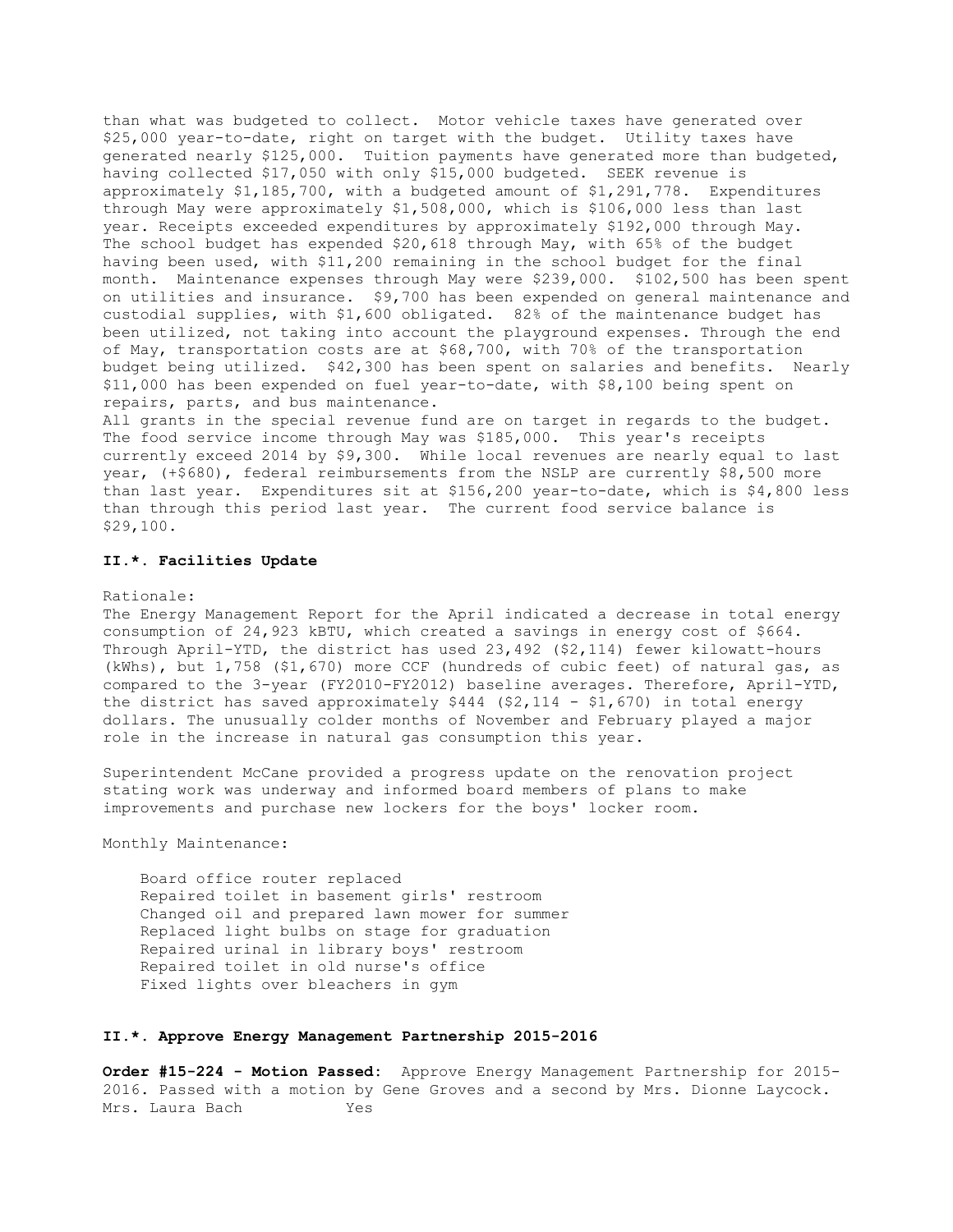Gene Groves Yes Ms. Jacqueline Hopkins Yes Mrs. Dionne Laycock Yes Mrs. Chasity Saunders Yes

#### **II.\*. Fitness Center Guidelines**

Rationale: The board tabled discussing the Fitness Center Guidelines until the July board meeting.

## **III. Communications III.\*. Superintendent's Report**

Rationale:

Superintendent, Lisa McCane informed board members of a donation of three document cameras from the Alumni Association. She stated the generous donation would help the district technology goal of installing document cameras in every classroom. The board learned all steps and paperwork have been completed for the Augusta Independent Educational Foundation, Inc. Superintendent McCane said only signatures are needed by the founding members of the board of directors before being mailed to the IRS for approval. May Enrollment: K-12: 273 and P-12: 290 May Attendance: 94.55% **III.\*. Citizens III.\*. Board Members** 

**IV. Business and Consent** 

**Order #15-225 - Motion Passed:** Approval of the Business and Consent items as presented passed with a motion by Ms. Jacqueline Hopkins and a second by Mrs. Chasity Saunders. Mrs. Laura Bach Yes Gene Groves Yes Ms. Jacqueline Hopkins Yes Mrs. Dionne Laycock Yes Mrs. Chasity Saunders Yes

**IV.\*. Approve Previous Meeting Minutes IV.\*. Approve Auditor's Contract for 2015-2016** 

Rationale: Kelley, Galloway & Company, PSC proposed to complete the required district audit for \$13,000, the same fee as 2014.

**IV.\*. Approve KEDC 2015-2016 Cooperative Membership Agreement** 

Rationale: Total Cooperative Membership Fees: \$1,216.60

**IV.\*. Approve Fidelity Bond of Treasurer for 2015-2016 IV.\*. Approve Surplus Items** 

Rationale: Surplus Desktop Computers: 10676, 10677 and 10242